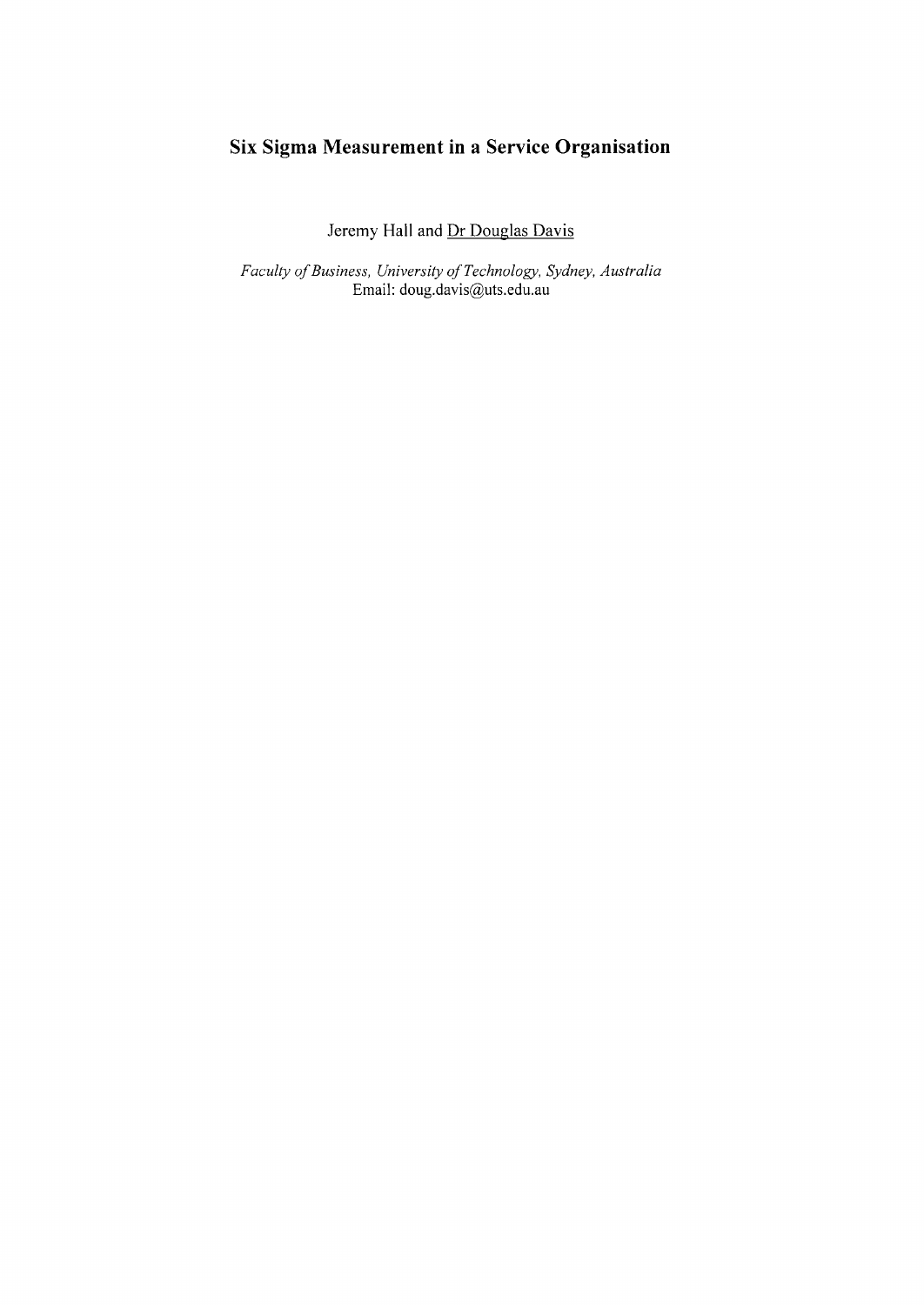# **Six Sigma Measurement in a Service Organisation**

# **ABSTRACT**

Six sigma was developed in manufacturing industry and provides a structured approach to business improvement focusing on customers' needs, data collection and analysis. Recently six sigma has become popular in service organisations with some high profile success stories being reported e.g. GE Capital. We report research into the implementation of six sigma in an Australian financial institution. We explain how the performance management system was developed and used. The organisation has committed significant resources to the six sigma program and have addressed many of the critical issues for successful implementation. An integrated approach was used to develop the performance measurement system alongside a workflow system. Current results indicate that the six sigma program is likely to achieve its objectives.

*Keywords: Six Sigma, Service Organisation, Case Study, Performance Measurement*

# **INTRODUCTION**

Six sigma was developed in manufacturing industry and provides a structured approach to business improvement with a focus on customers' needs, data collection and analysis. In recent years six sigma has become popular in service organisations with some high profile success stories being reported e.g. GE Capital, American Express and Bank of America. Implementing six sigma in service organisations can be challenging because of the intangible and variable nature of many service processes (Fitzsimmons and Fitzsimmons (2006). In this paper we report on the implementation of six sigma in an Australian financial service organisation, which we call organisation X. Organisation X has made a significant investment in six sigma and has sought to make six sigma activities part of their work culture. In particular, they have worked hard to develop a performance measurement system to manage six sigma initiatives and to evaluate its effectiveness.

The development and operation of this measurement system is the focus of the research reported in this paper. The broad objective of this paper is to understand better the process of implementing a six sigma program in an organisation that is highly committed to this approach. A case study approach was used for the methodology. Data was collected through interviews with senior managers involved in the six sigma program and also through examination of six sigma documentation. The case study results are compared with published literature and suggestions are made for further research in organisation X. The paper starts with a review ofrelevant literature, the case study findings follow in a results section, discussion of the findings and conclusions follow in a combined section. The authors are grateful for the generous access to information provided to them by the management of organisation X.

## **LITERATURE REVIEW**

The literature review will explain briefly the six sigma approach to improvement, and as the focus of this paper is on performance measurement, relevant literature in this area will also be reviewed. There is a growing body ofresearch that addresses the reasons why improvement programs fail or succeed (e.g. Beer 2003). In addition, literature pertaining to this area will be reviewed.

According to Evans and Lindsay (2005), Bill Smith, a reliability engineer at Motorola is credited with originating the concept of six sigma during the mid 1980s. The concept was further refined and publicised by Motorola, mainly from a manufacturing perspective (Harry n.d.). The central idea of the six sigma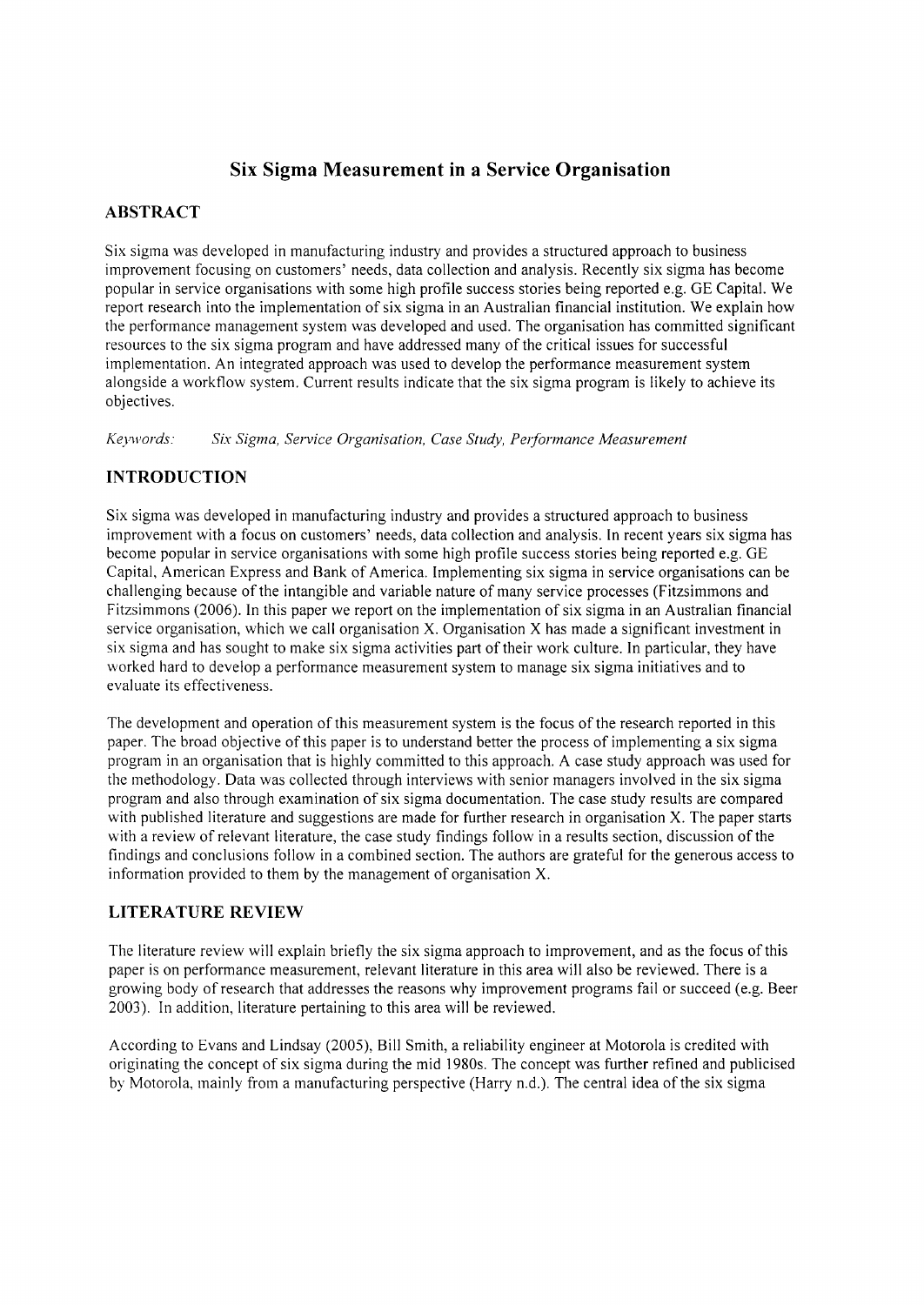approach is to design processes, or improve existing processes, to obtain very high process capability and hence defect rates that are close to zero. A six sigma target defect rate of 3.4 defects per million components/incidents is often cited. Evans and Lindsay (2005 pp. 479-484) provide a detailed explanation of how this figure is obtained. General Electric (GE), under the leadership of CEO Jack Walsh was the organisation that arguably did most to popularise six sigma (Raisinghani et al. 2005). Six sigma has undergone various developments since its inception but still has a statistical focus. As Raisinghani et al. (2005) points out it is difficult to define six sigma in simple terms. In part this is probably due to the fact that six sigma is not controlled and developed by a central body, like for example ISO 9000 is.

The DMAIC (Define, Measure, Analyse, Improve and Control) methodology is used to structure six sigma improvement projects. There are various analysis tools to aid problem identification and improvement e.g. pareto analysis, and root cause analysis. Like other approaches to business improvement e.g. TQM and ISO 9000, six sigma has a strong customer focus, and contains key concepts related to strategy, organisational change, training and setting stretch objectives (Evans & Lindsay 2005, p. 133). Perhaps the most fascinating and successful development in six sigma has been the introduction of the 'belt' system used in training i.e. green belt, black belt and master black belt - presumably an idea copied from martial arts.

One well published variant of six sigma is lean six sigma; in which lean principles (see Hines, Holwe  $\&$ Rich 2004 for a review of the lean approach) have been combined with the six sigma approach (Arnheiter & Maleyeff 2005; Basu &Wright 2003). Although advocates of lean six sigma claim benefits there seems to be little empirical research that has been carried out to test their claims.

In recent years six sigma has become popular with service organisations e.g GE Capital, American Express and Bank of America with some organisations reporting considerable savings (Evans & Lindsay 2005). Antony (2004) reports on a survey of six sigma in UK service organizations and argues that six sigma offers a disciplined approach to improve service effectiveness. Antony suggested a number of benefits arise from implementing six sigma in service industries. The survey results rank the importance of various functions of six sigma deployment. The three top ranking aspects were: i) linking six sigma to strategy, ii) having customer focus and iii) strong project management skills.

Performance measurement is an important component of improvement methodologies particularly in six sigma programs. According to a review by Marr and Schiuma (2003) business performance measurement is a topic of increasing interest both to business managers and academics. A major challenge has been the design of a comprehensive performance measurement framework for an organisation – rather than a disconnected collection of measures. Rouse and Putterill (2003) present a good review of the literature in this area. The Balanced Scorecard (Kaplan and Norton 1992, 1996) is arguably the most well know measurement framework (Marr & Schiuma 2003) and has been widely used in industry. The balanced scorecard approach broke new ground by departing from the obsessive concentration on financials to advocate having measures in four key areas namely: financial, customer, internal business and innovation and learning.

Interesting work has been done by Neeley and colleagues (Neely, Adams and Crowe 2001) on a model they call the 'the performance prism'. Designing suitable measures at the mico level (individual metrics) is challenging. A range of issues need to be considered when selecting appropriate measures e.g. consistency of measurement, timing, frequency, cost of data collection and vulnerability to falsification and error. In their usage measures can be linked to various kinds of rewards and so can have a significant impact on employee behaviour. The power of performance measures to influence behaviour, sometimes unwanted behaviour, has been graphically illustrated in the classic article by Kerr (I995). The intangible nature of many services makes performance measurement particularly challenging (Silvestro et al. 1990).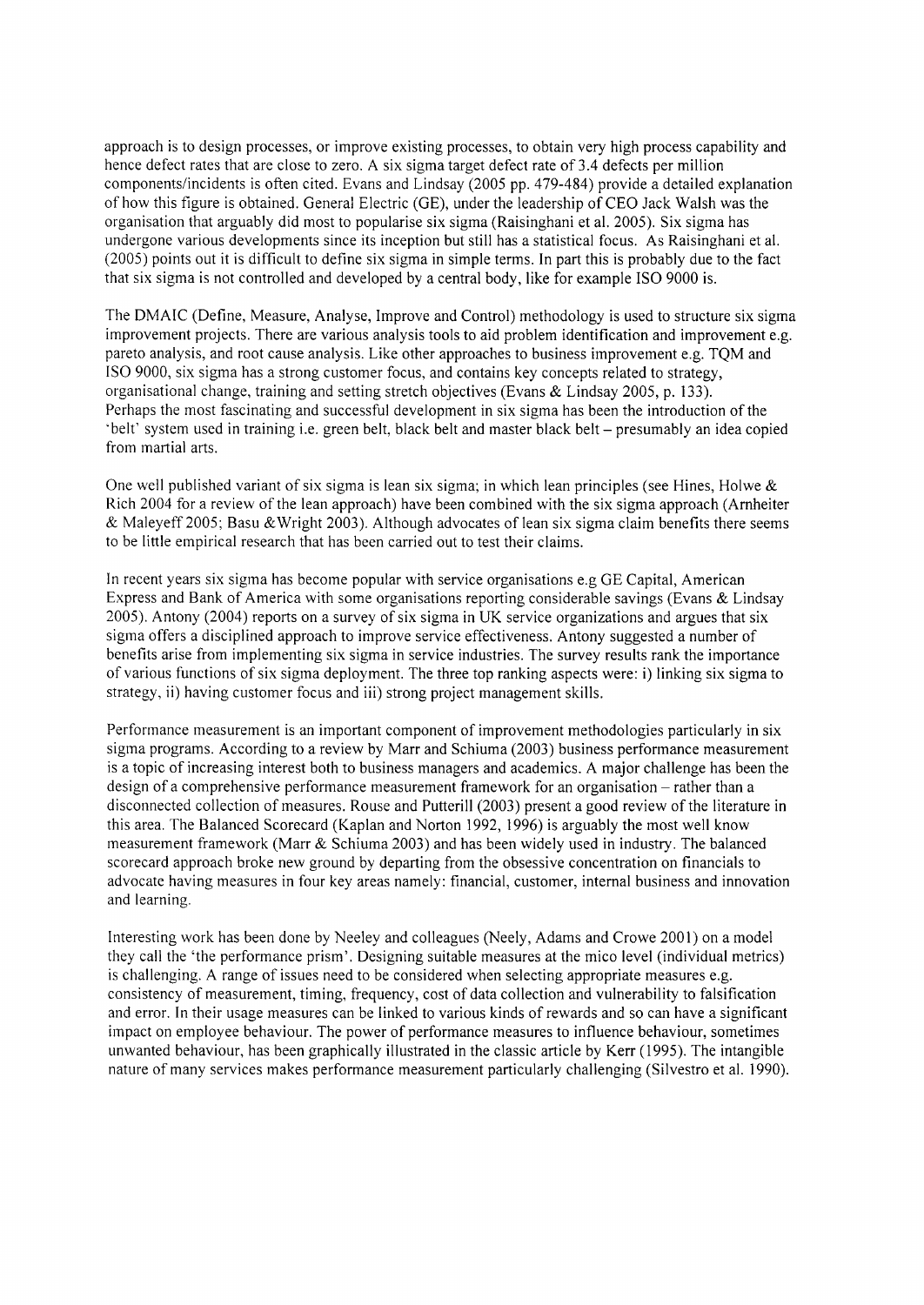There is currently much interest in identifying factors that lead the success or failure of improvement programs. Much of the published work on this topic in the operations area has been directed towards TQM programs. However given the similarity between all of the main improvement approaches it is likely that the learning from the TQM area can be related to six sigma programs. There has been some research on critical success factors for six sigma implementation. For example, Coronado and Antony (2002) in their UK investigation identified eleven critical success factors i.e. management involvement and commitment, cultural change, communication, organisational infrastructure, training, linking six sigma to business strategy and to customers, suppliers and to HRM, understanding tools and techniques, project management skills, and project prioritisation and selection.

The above list is not unlike similar research into TQM except employee involvement is usually included as an important factor in TQM studies. Some writers, such as Beer (2003), argue that the main factor contributing to the unsuccessful implementation of improvement programs is not the technical nature of the program itself, but poor implementation by management. Beer presents four propositions related to managements' role that are required for effective TQM implementation. The propositions relate to senior managements' role in developing commitment to TQM, following up their initial commitment with appropriate action and facilitating honest discussion and learning about TQM effectiveness. He argues that these management capabilities should exist in all subunits of an organisation in order for successful TQM transformation to take place. Beer's argument suggests that a widespread change in the way things are done in an organisation is usually needed i.e. a culture change, for large-scale improvement initiatives like six sigma to be successful.

## **METHODOLOGY**

Five face-to-face semi-structured in-depth interviews were undertaken with key management personnel who were the drivers of the Six Sigma quality improvement program. Semi-structured interviews were determined to be the most appropriate methodology as it allowed exploration a number of issues at length. A question guide was constructed around the research aims. A series of 10 questions were asked of the interviewees. The objective was to explore a number of key issues in relation to service measurement. Primarily this was concerned with how organisation X approached the task of measuring quality within the Six Sigma - Define, Measure, Analyse, Improve and Control (DMAIC) framework.

The interviews were all digitally recorded and transcribed. Content analysis was undertaken on the interview transcripts, which involved analysing, evaluating, interpreting and contrasting the information collected by theme and across interviewees. The content analysis enabled qualitative linking of the key issues that surfaced from each interview with the research aims, in addition to assisting interpretation of Organisation X's approach to service measurement.

Organisation X's approach to its quality program and measurement is extremely advanced. A suite of 500 quality reports are produced by the organisation on a monthly basis. These reports track the quality of each process within the organisation. The data collected during the interviews were supported by an examination of these quality reports to develop a fuller understanding of the organisation's approach to performance measurement and corroborate the descriptions of the formal measurement systems given by the mangers during the interviews. This source therefore served as a means of triangulation.

### **RESULTS**

Organisation X is a financial services organisation operating internationally. It offers customers choices in personal and corporate superannuation, margin lending, share broking, managed funds and investment platforms. The six sigma program had been running for two years and was seen as a development of a TQM program started three years earlier. Considerable funds had been allocated to the six sigma program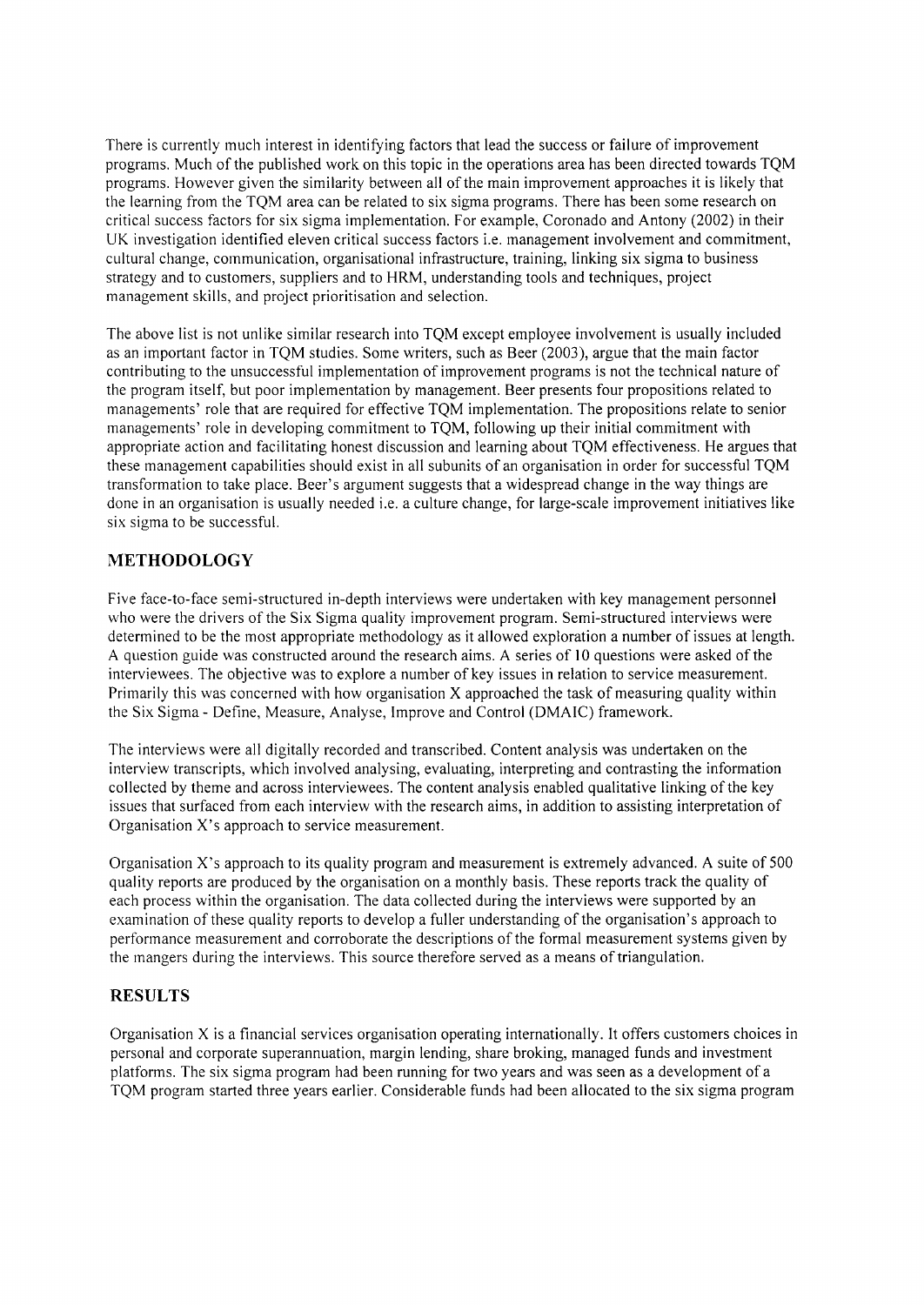(over \$50 million) with an expected yearly return of approximately \$15 million. Company X also committed significant human resources to the six sigma program. The program was headed by a company executive and supported by the Head of Operations and the Head of Quality. There was a small change management team of 3 full-time staff and a project team consisting of 18 project managers and 18 process analysts. A number of the team members were green belts, there was no resident black belt. An external black belt consultant was used to undertake periodic reviews.

### *Program Objectives*

The main reasons given for implementing six sigma were:

1) To reduce the cost of poor quality.

Cost was a big driver. We have a large volume of transactions and therefore the cost of quality is *enormous. Re-work costs the business a considerable amount ofmoney. Re-work transactions typically cost around* 5 *to* 10 *times more than a clean transaction would. We realised that big cost savings could be achieved by eliminating the poor quality transactions and that's a massive saving.* (Interview with Manager B)

2) To improve customer experience.

3) To make quality a culture within the organisation.

#### **Improving customer experience**

*It's important that the business takes quality from the customers' perspective. It's the customer that counts. At the outset* (5 *years ago) I think that we unnecessarily limited the scope to be mainly internally driven inefficiency, rather than taking itfrom end to end,from the time it starts with the customer to where it ends with the customer.* (Interview with Manager A)

Improving customers' experience was a major driver of the program and was based on research and a belief that a good service experience would lead to repeat business. Consequently quality from the customers' perspective became a strategic theme of the organisation and the following three objectives were developed:

- 1) Making it easy for customers to invest
- 2) Getting it right, first time, every time
- 3) Making our customers feel valued

The framework for the six sigma program focused on customers' needs and had three key themes:

1) Ask once - this is about ensuring that if a customer has any queries or questions then the organisation can answer them with first call resolution in mind

2) Touch once - this is about ensuring that customer applications and customer information is processed correctly the first time, on the first touch by the organisation

3) Touch never - straight through processing in which customer applications are sent from the desktop for processing in real time. This was the preferred approach where possible and cost effective.

#### **Making a quality culture**

*Our quality program was originally really limited to a quality process improvement team. However,* what I saw was a nice little unit and program with all the right skills, but it wasn't a culture. I wanted *to make it a culture.* (Interview with Manager A)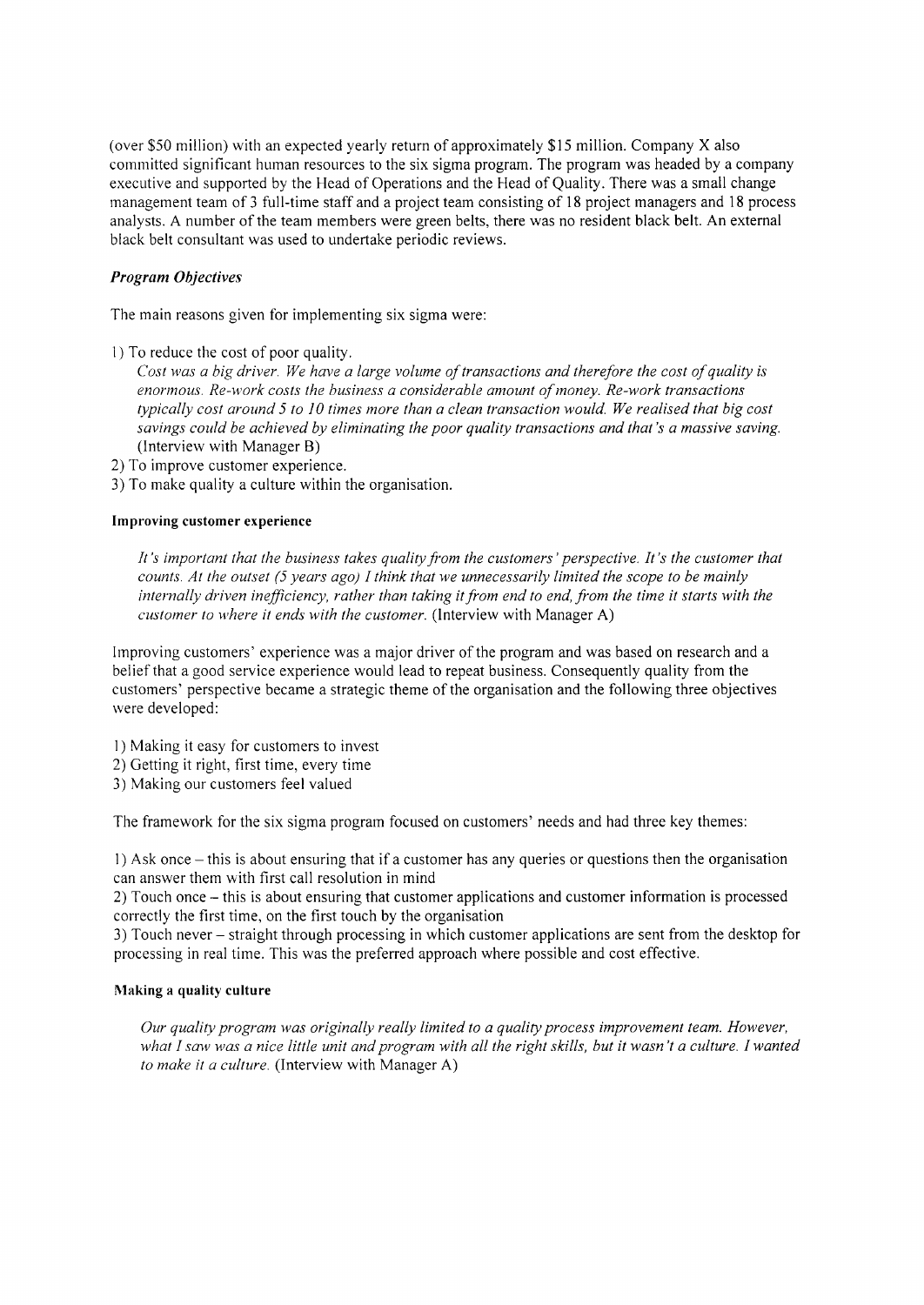When the six sigma program was introduced into the organisation it was limited in scope to the quality process improvement team; an elite team who worked on specialist projects. This team had all the right skills however the management team realised that a culture of improvement had not permeated beyond this team into the organisation. The management team also noticed that defects were often only identified at the end of a process.

Manager C noted that management guru Deming emphasized that quality should be built into processes, rather than checking it at the end. The management realised that if significant change was to be made staff more generally needed to become involved in the program. Consequently the program was extended beyond the operations focused improvement team to product management, design and technology.

Emphasis was placed on quality starting and ending with the customer. One strategy used to achieve this was to engender the six sigma approach in almost everything the organisation did, right through to marketing. An unusual but successful strategy used was to employ the idea of viral marketing to change culture within the organisation. Management identified employees at all levels and in different departments in the organisation who were considered to be influential. These employees were encouraged to actively promote the goodwill of the quality program in their day-to-day work roles.

#### *Performance Measurement*

A lot of firms go and recruit their black belts and green belts and then say go forth and improve, but *the don't actually have any baseline of what is the current level of quality.* (Interview with manager A)

The management team realised in the early stages of setting up the quality improvement program that having a sound approach to performance measurement would be critical. This was based on the belief that in order to be able to improve processes an organisation needed to implement solid baseline measurement. This would help to select appropriate projects and assess the effectiveness of improvement activities.

Organisation X needed to be able to quantify the efficiency and effectiveness of the organisations actions. The consensus was that it did not make sense to look at industry benchmarks as the organisation had unique processes. There had been extensive debate on how to define particular measures. At the outset of the quality program fortnightly meetings were held with key stakeholders in the organisation to tease out what metrics would enable the organisation to develop information which would be useful for the six sigma program and also for key decision makers within the business. Metrics were developed to assist with the in tracking the performance of the overall improvement program, quality and the customer experience.

In terms of quality a range of metrics were developed around key processes to track errors causes by product type and by error category, an example is shown in Figure 1. Additional metrics for example, workflow volumes, capacity and complexity indicators, were used to assess aspects of quality costs.

In terms of measuring customer experience, the management group determined that service delivery performance was what the organisation was judged on and therefore this should be the primary focus for measurement. Having transactions completed 'quickly' was found to be a key customer requirement. This consideration led to an examination of customers' service expectations and the development of appropriate service standards.

The approach to measurement was one of continuous review and improvement. It was pointed out that the performance measurements had changed significantly over time. As the organisation gained a better understanding of its markets and customer groups this knowledge was used to improve the effectiveness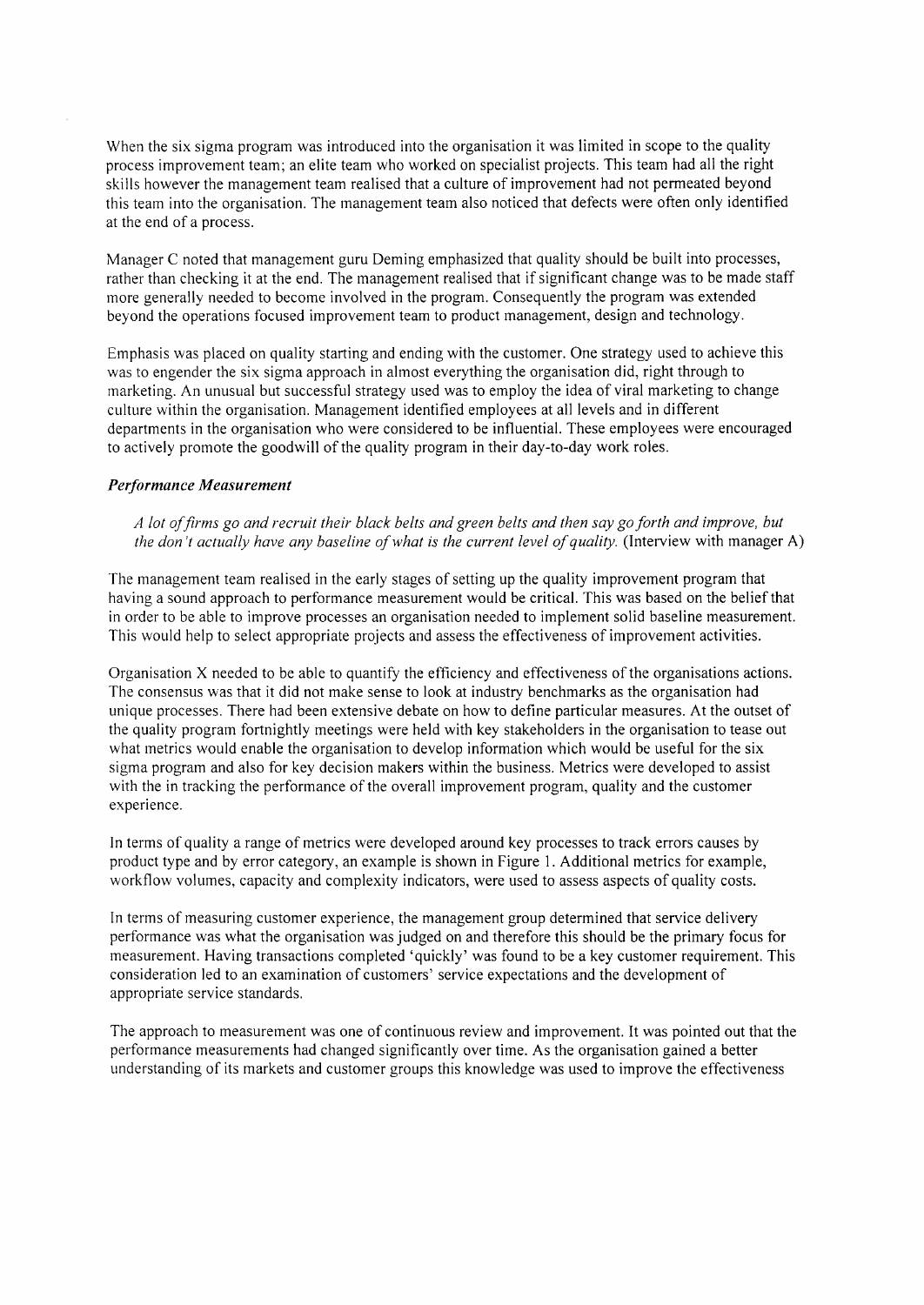of the performance measurement system. It was better to start with something that worked rather than a perfect measurement system.



#### Figure 1 Example of graphical output

### *The Workflow System (WFS)*

A major task was to capture relevant information and measure the performance of the various processes. To do this the organisation set about building a workflow system (WFS) that would enable information on process performance to be captured. This system has enabled the organisation to measure how many transactions have been processed, how much time is being spent processing transactions and how many times transactions are 'touched' by employees. The workflow system enabled collection of data in various formats that support the objectives of the performance measurement system.

One of the key ways the WFS has been facilitated for dealing with mailed correspondence was through the formation of an alliance with the national postal organisation. Mail sent to organisation X by customers is scanned and given an identification code within the postal system. The postal system interfaces with organisation X's WFS to enable tracking and monitoring of transactions throughout processing. The alliance involved setting up a service level agreement with the postal organisation and establishing work prioritisation protocols.

The WFS allows company X to organise work efficiently and make good use of their resources. Work is distributed to the right employees; complex tasks to specialists and easier tasks to the less skilled. It was pointed out industry research had estimated that 60% of operations expenses were due to the poor organisation of work. So the WFS brought improvements in customer service performance, quality and enabled better capacity management.

Process mapping of all product lines has been undertaken using a process-mapping tool. Each business unit is responsible for ensuring that their processes are updated and maintained on the organisations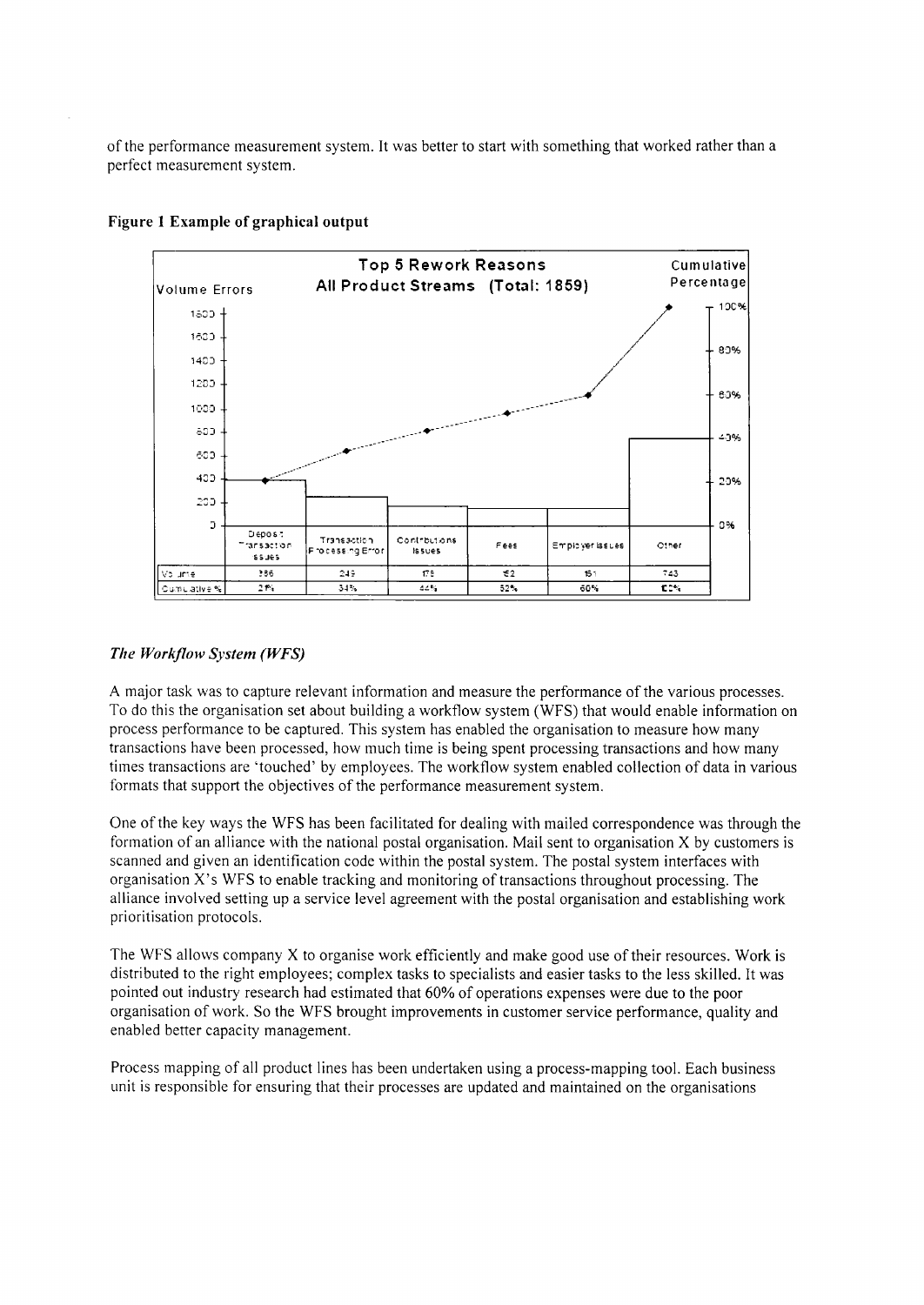intranet homepage. The process mapping system also enables simulation of the effects of process changes to be undertaken.

Performances of processes are measured electronically by product, transaction type and by operator. This allows the organisation to quantify efficiency and effectiveness of its processes. The following types of metrics are measured: delivery speed, cost/productivity, capacity, complexity, volume of work, process indicators, service performance and quality. Each of these measures has a number of sub-metrics each with a precise definition. There were approximately 25 of these sub-metrics in operation. Sophisticated graphics are compiled from measurements. For example, one graph examined showed transaction volumes and percentage rework (broken into internally caused rework and externally caused rework) on a monthly basis over a 12 month period; another showed a Pareto analysis of the top five reasons for rework for all product streams combined. It was evident that the measurement system and the process mapping together play an important role in process improvement.

#### *Measurement Aids Root Cause Analysis*

Quality reports produced on a monthly and quarterly bases provided information for the improvement teams to perform root cause analysis. Root cause analysis is undertaken using a series of six sigma tools such as Ishikawa diagrams and Pareto analysis. Once a root cause of a problem (e.g. customer service, quality etc) is identified recommendations are sent to a decision making panel of executives who decide on whether a solution warrants resourcing. Decisions are made on the basis of ease of implementation and effectiveness of the solution. This process is show in Figure 2. After improvements have been made (Figure 2, step 6) data is collected on the changed process to confirm that the planned improvement has been achieved.



#### Figure 2 Six sigma improvement process

#### *Challenges to Measurement and Improvement*

Implementing an effective measurement and improvement system was not without significant challenges. The three senior managers interviewed all cited the nature of service operations as a significant challenge. The following comment illustrates the nature of the difficulty:

I think the challenge is that in a manufacturing process if its not high quality you see it pretty quickly. For example, if you are making a car and the car has a fault and does not work I think the tangibility *of the product makes that defect pretty damn obvious. Where as with financial services, you don't*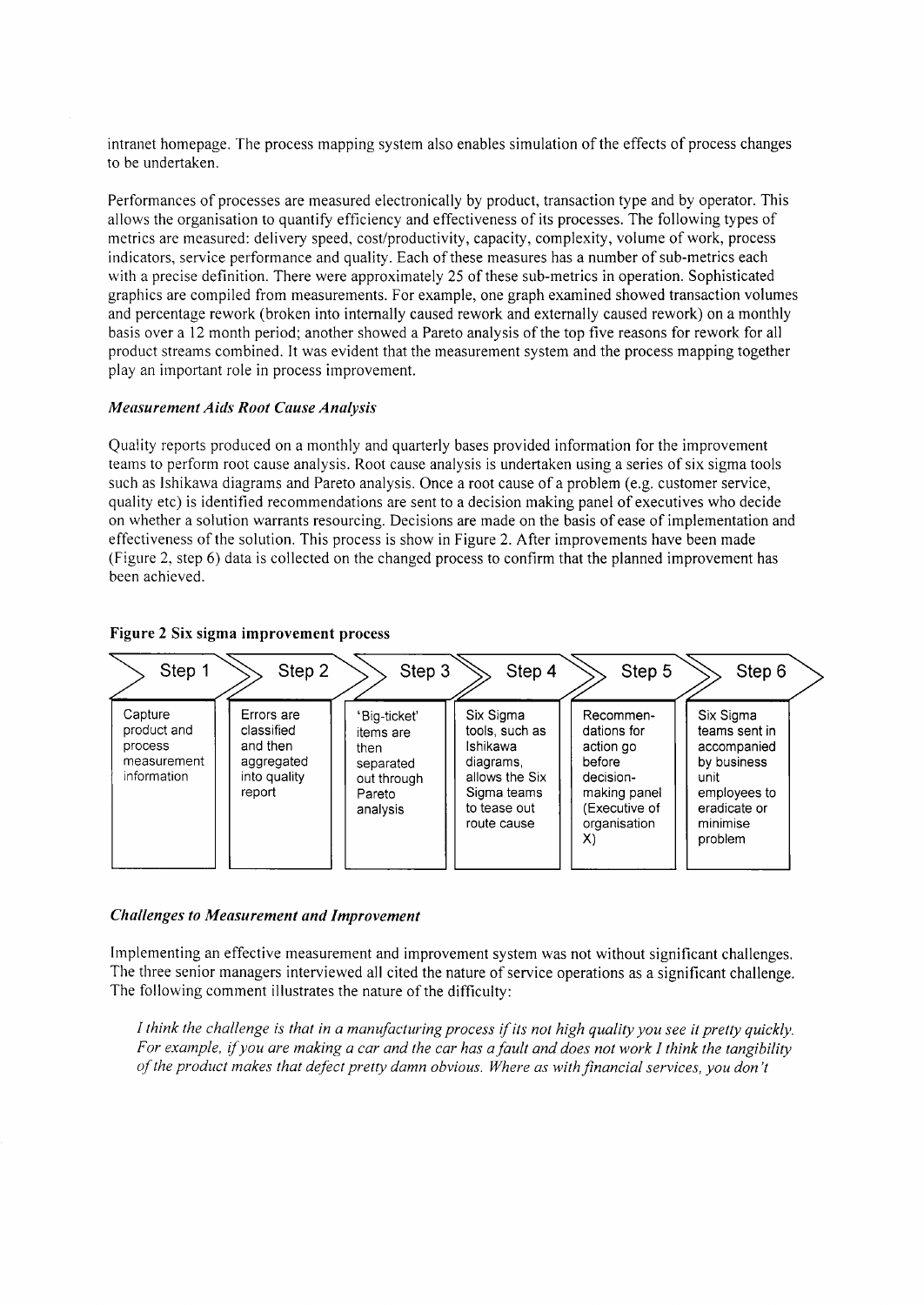really have a tangible product produced at the end, or the process to stop a defect before the customer *receives the service ".* (Interview with Manager A)

### **DISCUSSION AND CONCLUSIONS**

It is evident that Organisation X has put significant resources into their six sigma program and has approached its development in a systematic way. The organisations approach places an emphasis on customer experience, which was largely influenced by management's key learning's from Jack Welsh's implementation of six sigma at General Electric.

A number of observations can be made about the organisations approach to change management. It was understood by management that a change of work culture was needed and this was resourced by a change management team. Various strategies such as the viral marketing approach within the organization were also effective in bringing about change.

Management recognised that aspects of their business were unique and did not rely on a benchmarking approach. Over the relatively short time since the six sigma program was started management has clearly been actively involved in leading the change and providing what seems to be quite adequate financial and human resources. The literature suggests that this pro-active approach is likely to lead to success. Deming (1986) emphasised the importance of understanding your own business and the importance of constancy of purpose to a long-term program.

Zbaracki (1998) pointed out that rhetoric early in a change management program is appropriate but this rhetoric needs to be backed with appropriate action as a program proceeds. The level of resourcing and evidence of the progress made in implementing systems shows commitment and progress well beyond rhetoric. Generally therefore the data collected suggest that the organisations have conducted change management along the lines suggested in the literature (e.g by Beer 2003, Coronado & Antony 2002). Information would need to be obtained from a wider group of employees in the organisation to assess specific aspects of the change process more fully as the employee view presented here is that of senior management.

The findings confirm previous literature (e.g. Silvestro 1990) that measuring performance in a service organisations can be a more challenging than in manufacturing organisations. Some of the reasons were:

- The inherent variations that comes with many service processes
- The intangibility of financial service transactions, described by one manager as a bunch of electrons
- The difficulty for service organisations to obtain accurate objective data and the unavoidable reliance on some subjective data
- The time, cost and complexity associated with defining performance metrics
- The complexity of setting up a performance measurement system

**It** was pointed out that some of the operations had similar characteristics to manufacturing e.g. there were some highly repetitive high volume processes that were to a large extent automated. The management's view was that it is more challenging to set up a performance measurement system in a service setting but not impossible.

**In** respect to how organisations should set up a performance measurement system, management at organisation X shared the views of Neely, Gregory and Platts (1995) that there is no universal approach. Organisation X took a pragmatic approach, setting up baseline measures first and then refining the system as they gained experience of its performance. It was likely that the management had a good understanding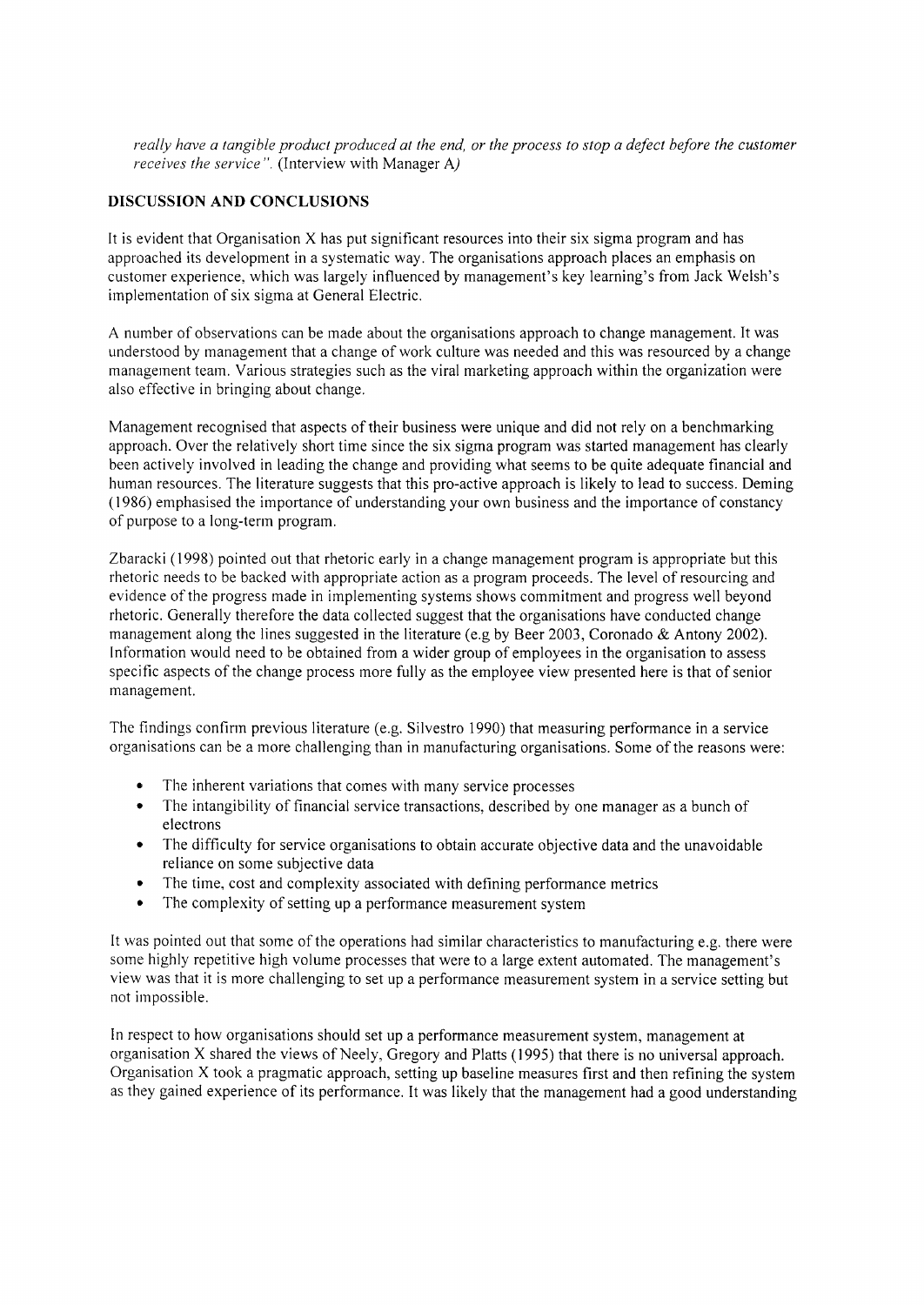of the balanced scorecard approach but they did not try to build a perfect system to start with based on this or any other model. Management pointed out that their current model was still being improved.

An important aspect on organisations approach to the measurement in the context of the six sigma program was the consideration given to integrating the measurement system with the new workflow system. The workflow system and the measurement system were related in a symbiotic way  $$ measurement was needed to assess and improve workflow performance and the workflow system needed to be designed in a way that supported cost effective measurement.

As explained in the literature review, a core idea of six sigma is to reduce defects to almost zero. Management pointed out that this was not always the main goal. They explained that not being able to achieve a quality target of 3.4 defects per million opportunities in services had nothing to do with not being able to analyse the root cause of a problem. They argued that what is more important is the cost trade off - does improvement lead to significant benefits? Also the cost of pursuing a six sigma target would probably be prohibitive. While the organisation has not found the perfect model for six sigma, the current performance measurement system provides confidence to management that the business is spending money in the right area, which is confirmed in efficiency gains. Organisation X has the ability to look at data output from processes and say, firstly what benefit will improving this process bring to the customer and secondly, what benefit will this bring to the organisation?

The six sigma program is relatively new and although there is good evidence that significant improvements have been made in process more time is probably required to evaluate its overall impact on the organisation. A number of issues raised in the research warrant further investigation. For example carrying out a more detailed investigation of culture change process or soliciting the views of a broader group of employees (in different functions, at different levels) in the organisation on the six sigma program. Limitations of the research are acknowledged. This was essentially a senior management view, although supplemented by key documentation. It is accepted that generalisation of results from a single case can be problematic.

#### **REFERENCES**

Arnheiter, E.D. and Maleyeff, J. (2005) The integration oflean management and six sigma, *The TQM Magazine,* Vol. 17 No.1 pp. 5-18.

Basu, R. and Wright, N. (2003) *Quality Beyond Six Sigma,* Elsevier Butterworth Heinemann, Oxford.

Beer, M. (2003) Why total quality management programs do not persist: the role of management quality and implications for leading a TQM transformation. *Decision Sciences,* Vol. 34 No.4 pp. 623-642.

Coronado, R.B. and Antony, J. (2002) Critical success factors for the successful implementation of six sigma projects in organisations, *The TQM Magazine,* Vol 14 No.2 pp. 92-99.

Deming, W.E. (1986) *Out of the Crisis,* Massachusetts Institute of Technology, Center for Advanced Engineering Study. Cambridge, Mass.

Evans, LR. and Lindsay, W.M. (2005) *The Management and Control of Quality,* 6 th ed., Thomson, South Western.

Fitzsimmons, J.A. and Fitzsimmons, M.J. (2006) *Service Management: Operations, Strategy and Information Technology*, 5<sup>th</sup> ed., McGraw-Hill, New York